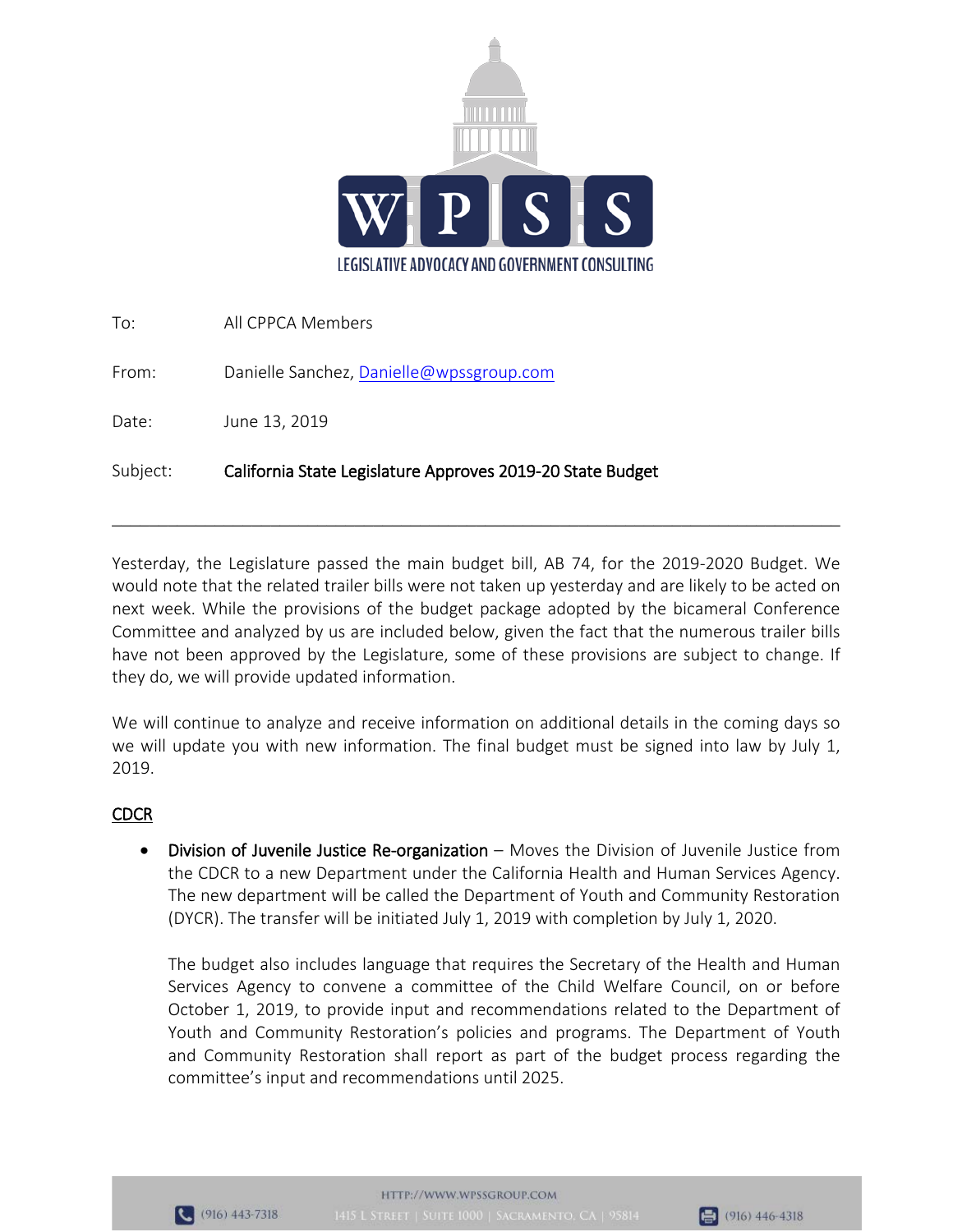- Prison to Community Pipeline Package The Budget includes \$50 million General Fund in 2019-20 and ongoing. In 2019-20 the funding is allocated as follows:
	- o Rehabilitation programs within corrections settings by community-based organizations - \$5 million
	- o Adult Reentry Grant \$32.9 million
	- o DJJ Therapeutic Communities \$8 million
	- o City of Oakland for a parole preparation pilot in state facilities \$4 million (onetime)
	- o City of Oakland (\$50,000) to provide reentry support to exonerees (one-time)
- California Reentry and Enrichment (CARE) Grant program-The Budget provides \$5 million for the CARE Grant program to provide grants to community-based organizations that provide rehabilitative services to incarcerated individuals within correctional settings, establishes grant goals, and creates a steering committee to guide the grant process.
- Integrated Substance Use Disorder Treatment Program The Budget includes \$71.3 million General Fund in 2019-20 and \$161.9 million ongoing General Fund beginning in 2020-21 to implement an integrated substance use disorder treatment program throughout all 35 CDCR institutions.
- Board of Parole Hearings (BPH) Commissioner Increase Expands BPH by two commissioners, for a total of 17 commissioners. One commissioner per week will be designated as a "floater" who will prepare for hearings and be assigned as a third panel member, but who may be redirected to cover another hearing when needed. The additional commissioners are needed to complete workload related to a projected increase in parole hearings. Since 2011, BPH has scheduled between 4,000 and 5,300 parole hearings annually. Current projections indicate that BPH will need to schedule a total of 7,200 hearings in 2019-20 and 8,300 hearings in 2020- 21.
- Proposition 57 Credit Change Notification Budget language requires the CDCR to submit a report to the relevant fiscal and policy committees of the Legislature and the Legislative Analyst's Office whenever the CDCR proposes regulatory changes pursuant to the authority to award credits earned for good behavior and approved rehabilitative or educational achievements.
- Rehabilitation and Re-Entry -The budget includes \$5.5 million to improve inmate literacy rates and \$1.1 million to expand the tattoo removal program.
- Re-Entry Expansion To provide offenders a variety of services in the communities in which they will be released, the budget includes \$8.8 million ongoing to establish two new 60-bed female reentry facilities in Los Angeles and Riverside and expand an existing male facility in Los Angeles by 10 beds.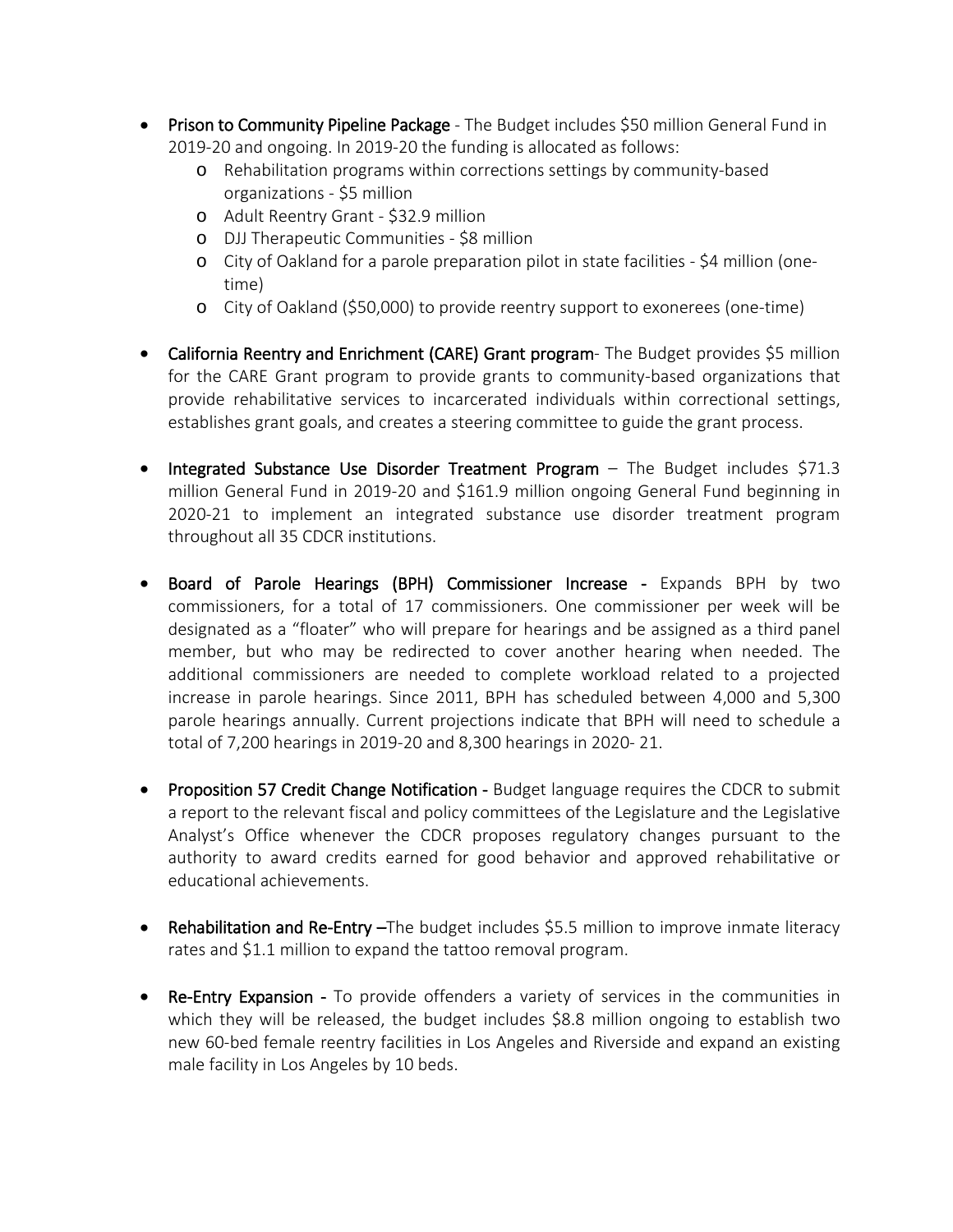## PUBLIC SAFETY ITEMS OF NOTE

- SB 678 The Budget includes \$112.8 million in 2019-20.
- STC The budget includes \$20.9 million, up from \$14.8 in 2018-19, to restore STC to a level more consistent with historical funding.
- Peace Officer Standards and Training (POST) The budget approves \$34.9 million ongoing to POST to restore the department to previous funding levels, provide training, and provide local assistance. In 2019-20 and 2020-21, \$20 million is prioritized each year for use of force and de-escalation training. The Budget also includes language that requires annual reporting beginning on February 1, 2020. Requires that the reporting should include, but is not limited to, the number of peace officers trained, by law enforcement agency, by course, and by how the training was delivered, among other criteria.
- PRCS Mitigation Funding The budget includes \$14.8 million to be appropriated to probation departments to mitigate workload related to PRCS offenders as a result of Proposition 57.
- CCP Implementation Grants The budget includes \$7.95 million to go out to the counties that report on their realignment efforts to the BSCC. Counties are eligible to receive funding if they submit a report to the Board of State and Community Corrections annually that provides information about the implementation of the Community Corrections Partnership plan accepted by the County Board of Supervisors pursuant to Section 1230.1 of the Penal Code. As in years past, the funds would be distributed based on the most recent county population as follows: (1) \$100,000 to each county with a population of 0 to 200,000, inclusive, (2) \$150,000 to each county with a population of 200,001 to 749,999, inclusive, and (3) \$200,000 to each county with a population of 750,000 and above.
- Violence Intervention and Prevention Program The budget provides an augmentation of \$21 million one-time for the California Violence Intervention and Prevention Program, resulting in a total of \$30 million for the program in 2019-20 and \$9 million ongoing thereafter. This funding is for eligible cities and community-based organizations to provide funding to support services such as community education, diversion programs, outreach to at-risk transitional age youth, and violence reduction models.
- 2011 Realignment -The budget contains updated projections for all of the programs included in 2011 Realignment. The Administration is estimating a decrease in sales tax for 2018-19 and 2019-20 from their January projections which affects the overall funding estimates for the public safety programs contained within the 2011 realignment construct. Total funding for AB 109 Community Corrections Account for FY 2019-20 is down slightly from \$1.4 billion proposed in January to \$1.37 billion in May Revise due to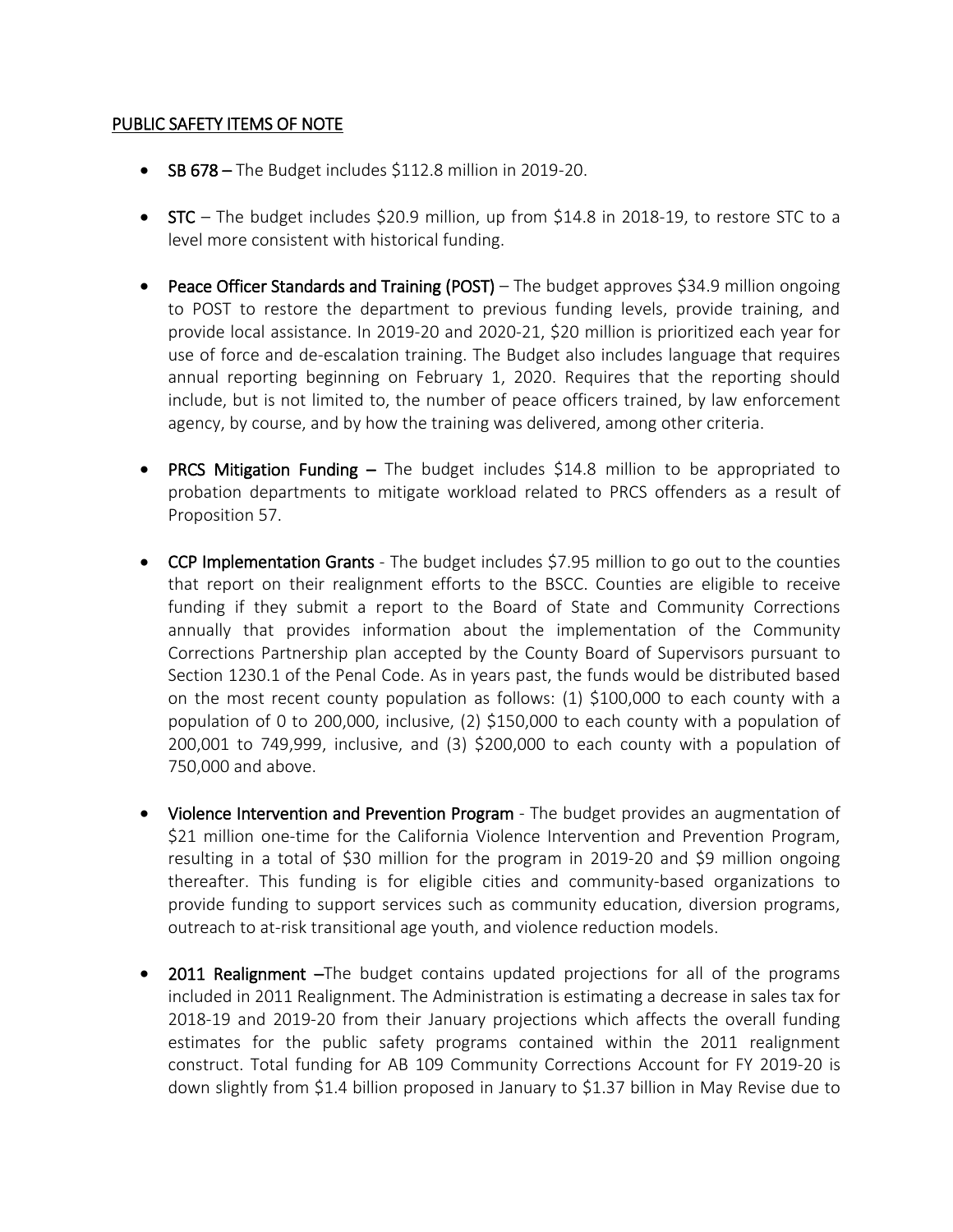the Administration reducing the 2018-19 AB 109 growth subaccount estimate by \$35.6 million. The YOBG and Juvenile Reentry estimates are down slightly in 2019-20 to \$161.5 million and \$9.4 million from \$166 million and \$9.7 million in the January Proposed Budget.

- Pretrial Pilot Projects The Budget includes \$75 million General Fund to be allocated over a two-year period by the Judicial Council to fund the implementation, operation, or evaluation of programs or efforts in at least 10 courts.
- California Penal Code Review The Budget includes \$576,000 to begin an effort under the California Law Revision Commission to simplify and rationalize criminal law and criminal procedures included in the Penal Code.
- Challenger Memorial Youth Center The Budget includes an allocation of \$5 million General Fund to fund the transition of the Los Angeles Challenger Memorial Youth Center into a residential vocational training center for young adults.

## **BSCC**

- Youth Reinvestment Grant The Budget agreement includes a one-time allocation of \$5 million General Fund for the Youth Reinvestment Act. It also includes \$10 million General Fund specifically for tribal youth diversion efforts, which was also part of the reinvestment grant last year.
- Organized Retail Theft -The Budget extends the sunset date for the definition of the crime of organized retail crime and the operation of the statewide organized retail crime task force. Existing law, until January 1, 2021, creates the crime of organized retail theft, and sets forth criminal procedures governing the prosecution of certain types of theft and other misdemeanors, including establishing the jurisdiction of a criminal action for certain types of theft, authorizing a peace officer to retain a person or issue a bench warrant for a person arrested for a misdemeanor if the person has failed to appear in court, as specified, and authorizing a diversion or deferred entry of judgment program for repeat theft offenses. Existing law also requires the Board of State and Community Corrections to award funding for a grant program to reduce the recidivism of high-risk misdemeanor probationers and requires the Department of the California Highway Patrol to convene a regional property crimes task force. This bill would extend the sunset date for these provisions from January 1, 2021 to July 1, 2021.